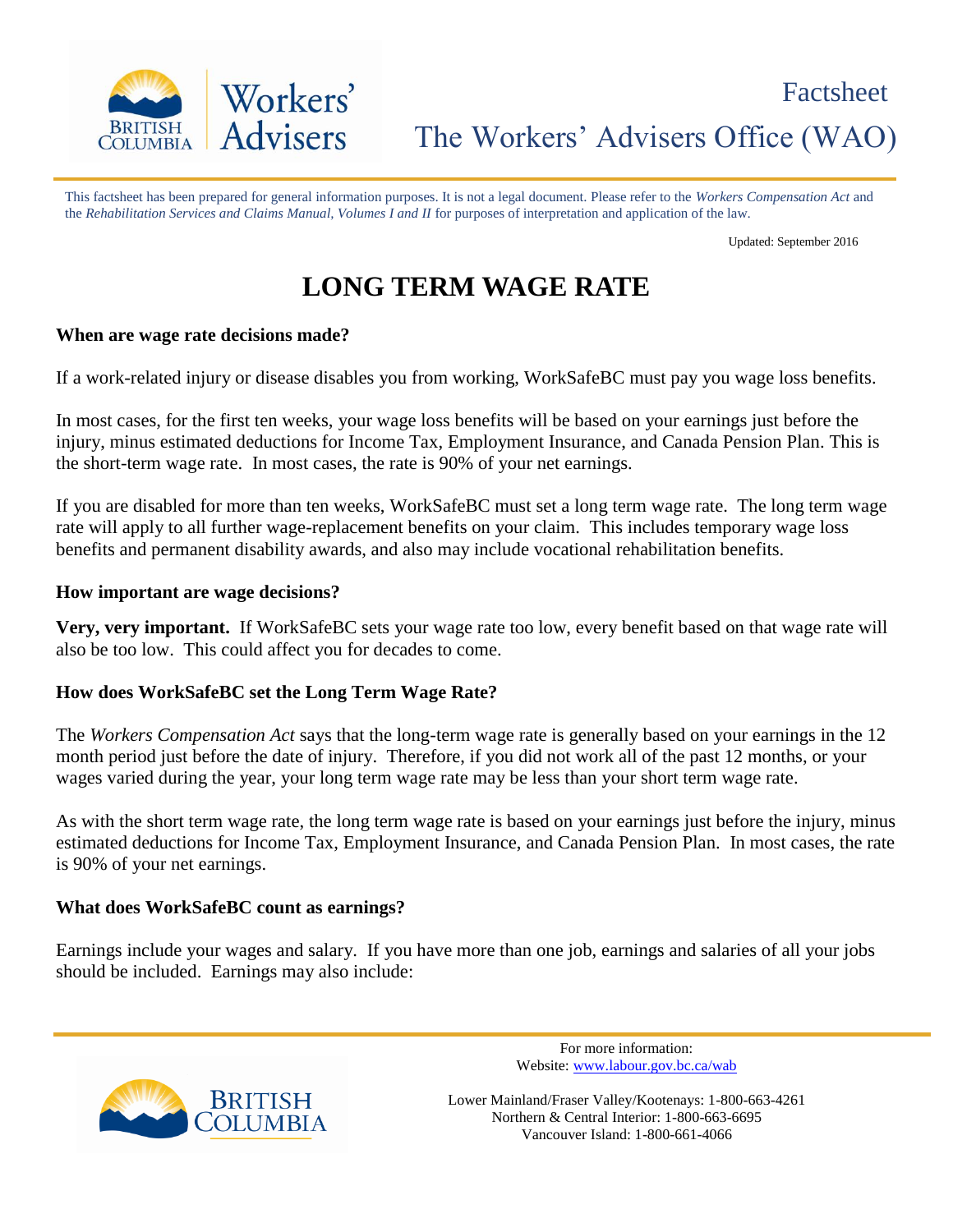

# **LONG TERM WAGE RATE**

- 1. Extraordinary or irregular wage payments such as commissions, piecework, bonuses, tips and regular overtime. Statutory holiday payments or vacation allowances can also be included in setting the wage rate on a claim.
- 2. Room and Board. The dollar value of room and board can be included in average earnings, unless you continue to receive room and board while you are disabled from work.
- 3. Employment Insurance Payments. Employment Insurance will only be included in average earnings if there is independent proof that you received those benefits due to your employment in an occupation or industry that results in recurring seasonal or temporary interruptions of employment.

Any portion of the wages you received as a charge for rental of your own equipment is excluded from average earnings. If your earnings include payment for business expenses or costs associated with equipment, WorkSafeBC will average your earnings using only the labour component. This is the portion of the earnings that remains after deductions for business expenses and costs associated with equipment.

There are additional and more detailed rules governing the calculation of wage rates for self-employed workers such as owner-operators and fishers.

### **What if I was with my employer for less than 12 months prior to my injury?**

If you had a permanent job but were injured before you had worked for a full 12 months with your employer, WorkSafeBC can use the 12-month earnings of a similar worker with your employer, or with another employer in the same region. If WorkSafeBC cannot determine the earnings of a similarly-situated worker, it will use a regional class average to determine the long term wage rate.

### **What if my earnings would have increased once I completed training?**

If you are an apprentice, learner or a trainee in an employer sponsored training program, WorkSafeBC should use the greater of (a), your 12 month earnings, or (b), your rate of earnings, just prior your injury (the same as your short term wage rate).

Unlike long term wage rates of most workers, this long term rate will apply only to temporary benefits. If your injury results in a permanent disability, WorkSafeBC should set a third wage rate on which to base your permanent disability award. This wage rate should be based on the salary of a new qualified person in your trade or occupation who works for your employer, or if there is no such person, an employer in the same region as you worked.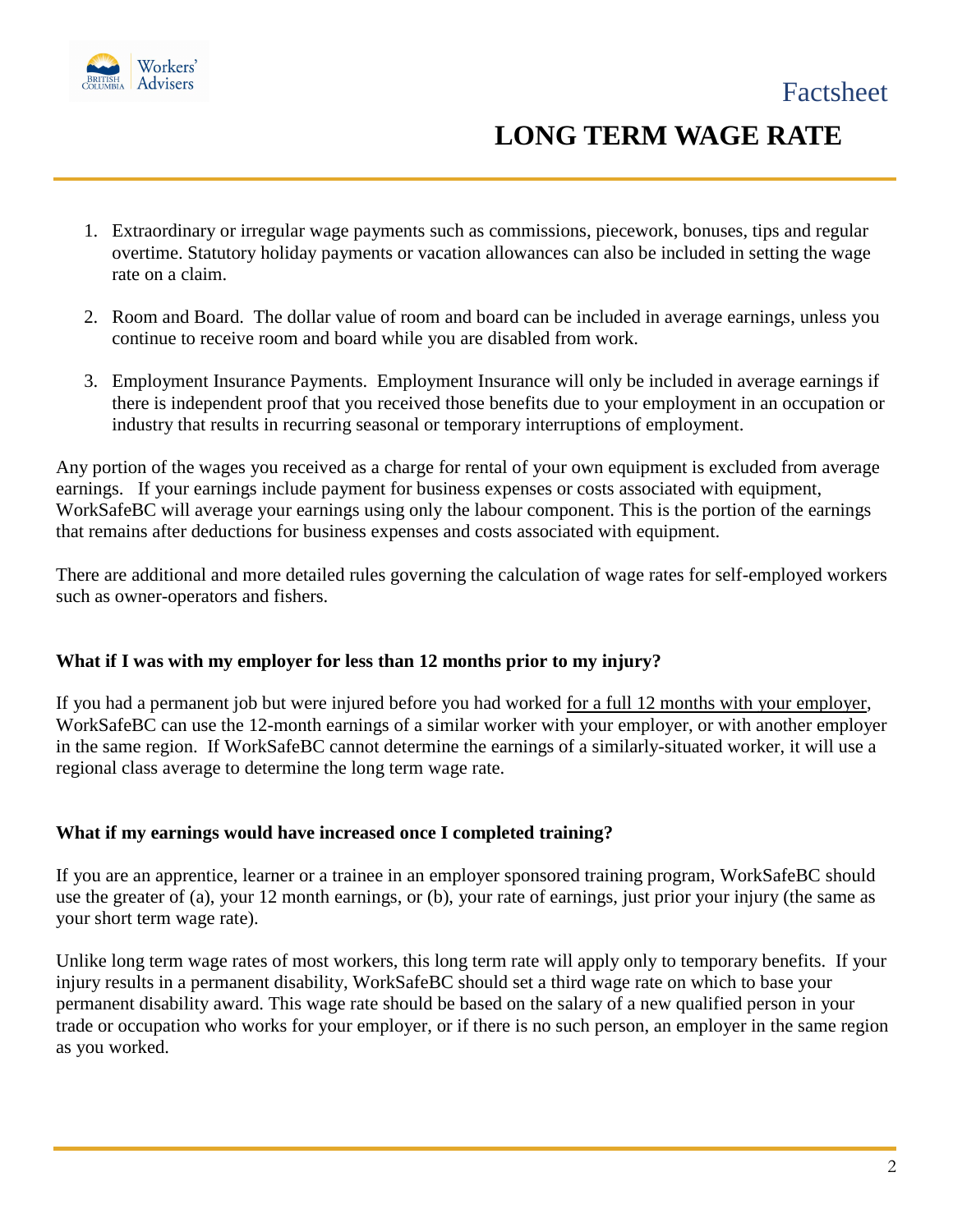

### **LONG TERM WAGE RATE**

### **What if my 12 month earnings don't fairly reflect my true earning capacity for other reasons?**

Sometimes a worker's earnings over the 12 months leading up to his or her injury are unusually low, and don't fairly reflect the worker's true earning capacity. There are a number of exceptions to the 12 month rule. These include:

### *Prior WorkSafeBC claims*

If you received wage loss or vocational allowances from WorkSafeBC in the 12 month period, the 12 month rule should not be applied. Instead, WorkSafeBC may use a longer or shorter period of time to average the earnings, and exclude the periods of time in which you received wage loss compensation.

### *Unusual Changes in the Pattern of Employment*

Where you had a regular pattern of employment, but the earnings in the 12 month period do not reflect your historical earnings because of significant unusual or irregular disruption in the pattern of employment, the 12 month rule should not be applied.

Examples of such changes include reduced income due to non-work related injuries or illness, education leave, or maternity/paternity leave. If you lost a lot of time from work and that the lost time was unusual for you, WorkSafeBC can use a longer or shorter period of time to average your earnings, and exclude the period of the disruption from the average earnings period.

### *Reduced career options for young people and students*

If you can show that your injury reduced or excluded your future career options, WorkSafeBC may instead look at what your future earnings would likely have been. This policy usually applies only to students and young workers under the age of 25. In such cases, the Board may determine long-term earnings on the basis of a qualified person in the occupation you intended to enter.

### *Other situations*

WorkSafeBC has Exceptional circumstances may apply to:

- recent entrants or re-entrants to the labour forces,
- new immigrants, and
- workers who received a fixed pay increase part-way through the 12 month period preceding their injuries.